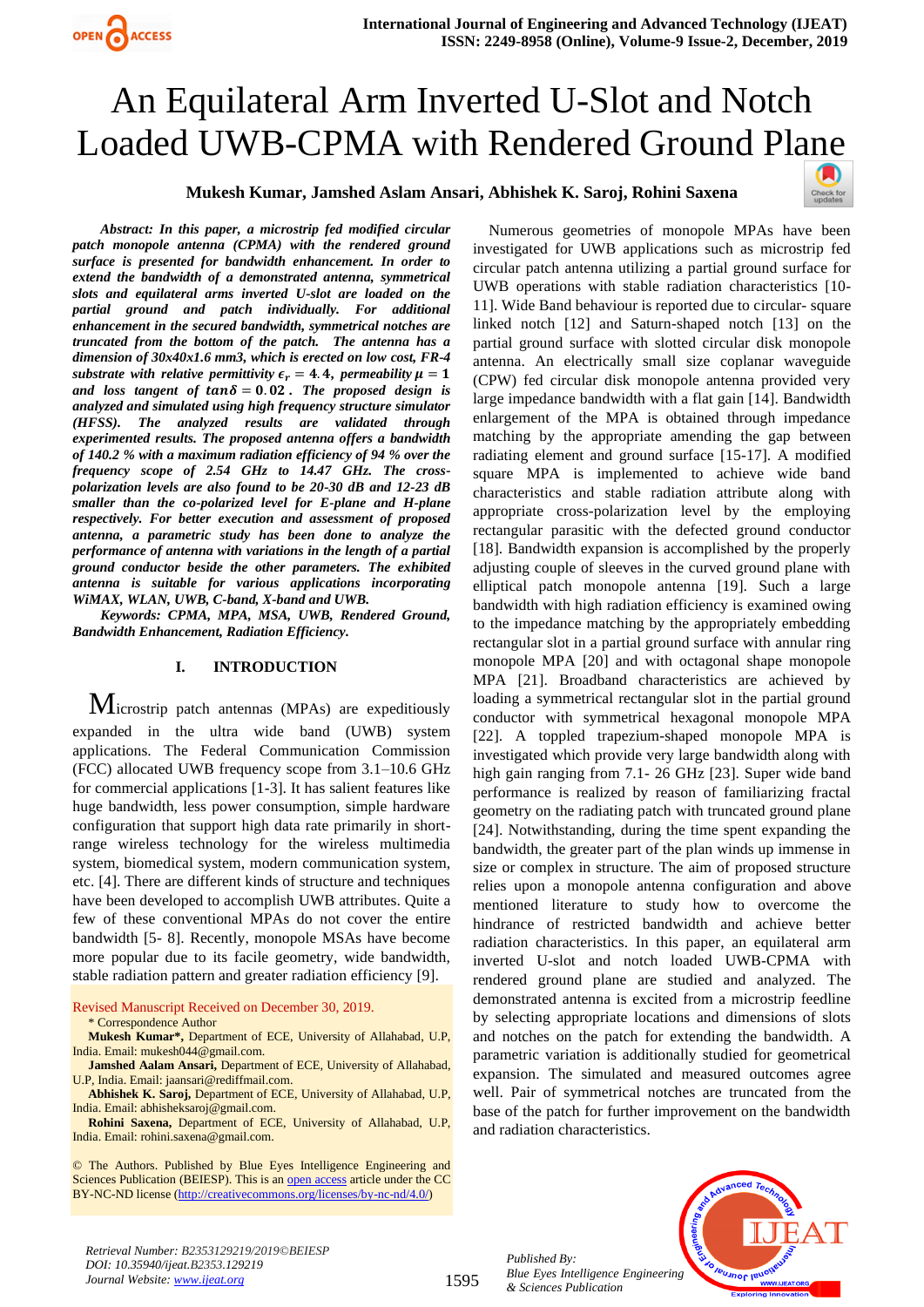## **An Equilateral Arm Inverted U-Slot and Notch Loaded UWB-CPMA with Rendered Ground Plane**

The introduced antenna covers the frequency band from 2.54 GHz to 14.47 GHz, which is approximately 140.2 % impedance bandwidth. Table 1 shows that comparison between above-mentioned antennas and proposed antenna with their characteristics such as impedance bandwidth, gain, radiation efficiency along with substrate used for fabrication. Particulars of the antenna structure with their characteristics are illustrated in the next section.

| Ref.     | <b>Size</b>        | <b>Substrate</b> | <b>Bandwidth</b> | <b>Maximum</b> | <b>Maximum</b>     |  |
|----------|--------------------|------------------|------------------|----------------|--------------------|--|
|          | (mm <sup>2</sup> ) |                  | (%)              | Gain (dB)      | Efficiency $(\% )$ |  |
| 10.      | 42x50              | $FR-4$           | 111.4            | 6.7            | Not Given          |  |
| 11.      | 46x52              | $FR-4$           | 140              | 1.86           | 89.6               |  |
| 12.      | 22x28              | $FR-4$           | 117.3            | $\overline{4}$ | Not Given          |  |
| 13.      | 18x12              | $FR-4$           | 114.5            | 2.04           | Not Given          |  |
| 14.      | 35x30              | $FR-4$           | 146.3            | 5              | $>80\%$            |  |
| 15.      | 46x52              | $FR-4$           | 145.7            | 1.55           | 87.88              |  |
| 16.      | 30x30              | $FR-4$           | 111.6            | 4.6            | Not Given          |  |
| 17.      | 45x50              | $FR-4$           | 107.6            | 6              | 96                 |  |
| 18.      | 20x25              | $FR-4$           | 110              | 5.1            | 89                 |  |
| 19.      | 30x35              | $FR-4$           | 117.8            | 6              | 97                 |  |
| 20.      | 39x40              | $FR-4$           | 129.3            | 5.52           | 91.2               |  |
| 21.      | $35 \times 35$     | $FR-4$           | 139              | $1.7 - 5$      | 95                 |  |
| 22.      | 25x20              | $FR-4$           | 118.8            | 5.1            | Not Given          |  |
| 23.      | 30x40              | Neltech          | 114.2            | 8.24           | 85                 |  |
| 24.      | 62x64              | $FR-4$           | 175.7            | 5.5            | 85                 |  |
| proposed | 30x40              | $FR-4$           | 140.2            | 4.75           | 94                 |  |

**TABLE 1: A comparison between previously published monopole antennas.**

## **II. GEOMETRICAL SPECIFICATIONS OF ANTENNA**

The outline of the implemented antenna with a rendered ground plane appears in Fig. 1. The antenna comprises of rectangular notched circular patch radiator with an inverted U-slot fed by 50-Ohms microstrip-line and a couple of horizontally symmetrical I-shaped slotted partial ground for bandwidth enhancement. The antenna is fabricated on FR-4 substrate with dielectric constant  $\varepsilon_r = 4.4$  and loss tangent  $tan\delta = 0.02$ . The radius of the patch is considered as 9 mm with 1.6 mm substrate height. The area of the substrate is  $L_s$ x W<sup>s</sup> with 17 mm of ground conductor.



**Fig.1. Geometrical layout of the proposed antenna.**

|  |  |  | TABLE 2: Geometrical specifications of an antenna. |  |  |
|--|--|--|----------------------------------------------------|--|--|
|--|--|--|----------------------------------------------------|--|--|

| <b>Parameters</b> | кr | Ws | Ls  | Fw  |     | Δ2 |
|-------------------|----|----|-----|-----|-----|----|
| Dimensions(mm)    |    | 30 | 40  |     | .0. |    |
| <b>Parameters</b> | Sh | Sw | Wgs | Lgs |     |    |
| Dimensions(mm)    |    |    |     |     |     |    |

The proposed geometrical specification of a demonstrated antenna is depicted in Table 2. The prototype of a fabricated antenna is exhibited in Fig. 2.



**Fig.2. (a) and (b) Dimension of fabricated antenna.**



*Retrieval Number: B2353129219/2019©BEIESP DOI: 10.35940/ijeat.B2353.129219 Journal Website[: www.ijeat.org](http://www.ijeat.org/)*

*Published By:*

*& Sciences Publication*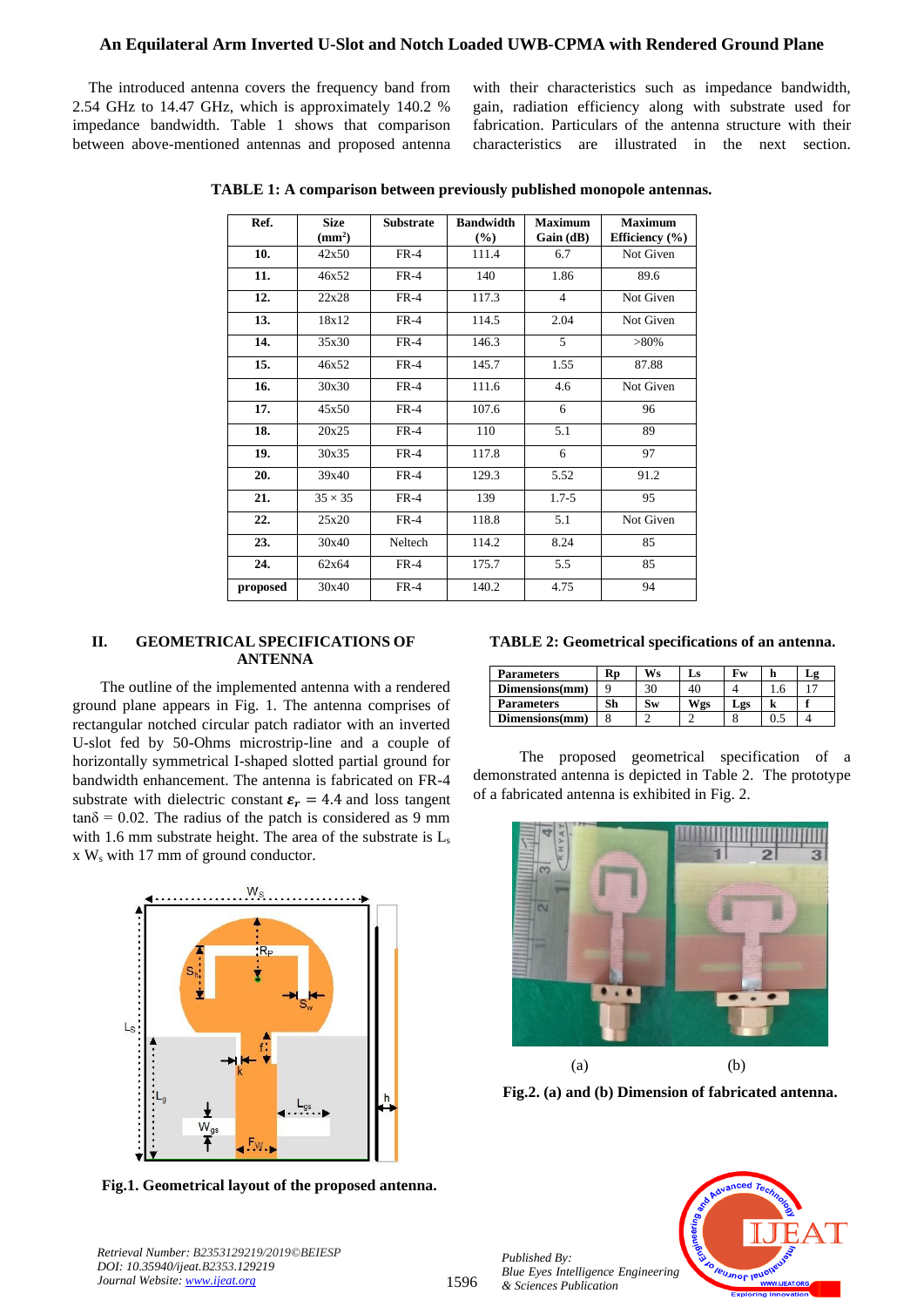

#### **III. DESIGN PROCEDURE AND PERFORMANCE**

The evolution of the proposed antenna stages with their simulated performance in terms of reflection coefficient  $(S11 < -10)$  are described and presented in Fig. 3. In the beginning, three frequency bands, 3.29-4.72 GHz, 6.54-9.25 GHz and 10.6 - 14.28 GHz are obtained, when a conventional edge fed circular patch with a finite ground conductor is selected with appropriate dimension. In the second stage, additional resonance is energized by the employing pair of horizontal I - shaped slots in the ground conductor and thus 74.15 % impedance bandwidth is achieved ranging from 6.55 – 14.72 GHz.



**Fig.3. Simulated reflection coefficient of different stage.**

For the instance of stage third, the current path length is increased when inverted U- slot is loaded on the patch section, which results in shifting the resonance at the lower bands and the frequency band reaches up to 6.3 GHz with 77.66 % impedance bandwidth. For the excitation of the lower order resonance, the pair of notches are employed at the base of the radiator in the stage fourth. This gap generates strong coupling between patch and ground plane, which results provide good impedance matching with enriched bandwidth of 29.85% and 106.96% ranging from 2.85 GHz - 3.85 GHz and 4.24 GHz - 13.99 GHz individually. Finally, when pair of vertical I- shaped slots are incorporated in feed line at the base of the patch in the stage fifth, the additional resonance excited with better impedance matching, which provides 140.2 % impedance bandwidth ranging from 2.54 GHz to 14.47 GHz.

## **IV. PARAMETRIC STUDY**

In this section, a study of the various parameter of a demonstrated antenna is discussed and investigated sensitive parameters which are responsible for antenna performance. In the parametric study, only a single parameter is varied at a time while the others keep constant as given in Table 1. The impact of reflection coefficient for different estimations of antenna parameters patch radius, ground length, ground slot length, arm height of inverted U-slot are introduced in Fig. 4.

In Fig. 4 (a), it could be observed significant variation in bandwidth and impedance matching when the patch radius  $(R_p)$  is varied from 8 mm to 9 mm with 1 mm interim. Dual frequency behavior is achieved (2.7-3.7 GHz and 4 GHz to 14.6 GHz) at 8 mm patch radius.

When the radius of the patch is increased by 1 mm, good impedance matching and bandwidth can be found and antenna radiated over the frequency range of 2.54 GHz to 14.47 GHz with 140.2 % bandwidth.



**Fig.4. Simulated reflection coefficient variation for (a)**   $\mathbf{R}_{\mathbf{p}}$ , (b)  $\mathbf{L}_{\mathbf{g}}$ , (c)  $\mathbf{L}_{\mathbf{g}\mathbf{s}}$ , and (d)  $\mathbf{S}_{\mathbf{h}}$ .

*ual Journ*,

*Retrieval Number: B2353129219/2019©BEIESP DOI: 10.35940/ijeat.B2353.129219 Journal Website[: www.ijeat.org](http://www.ijeat.org/)*

1597

*Published By: Blue Eyes Intelligence Engineering & Sciences Publication*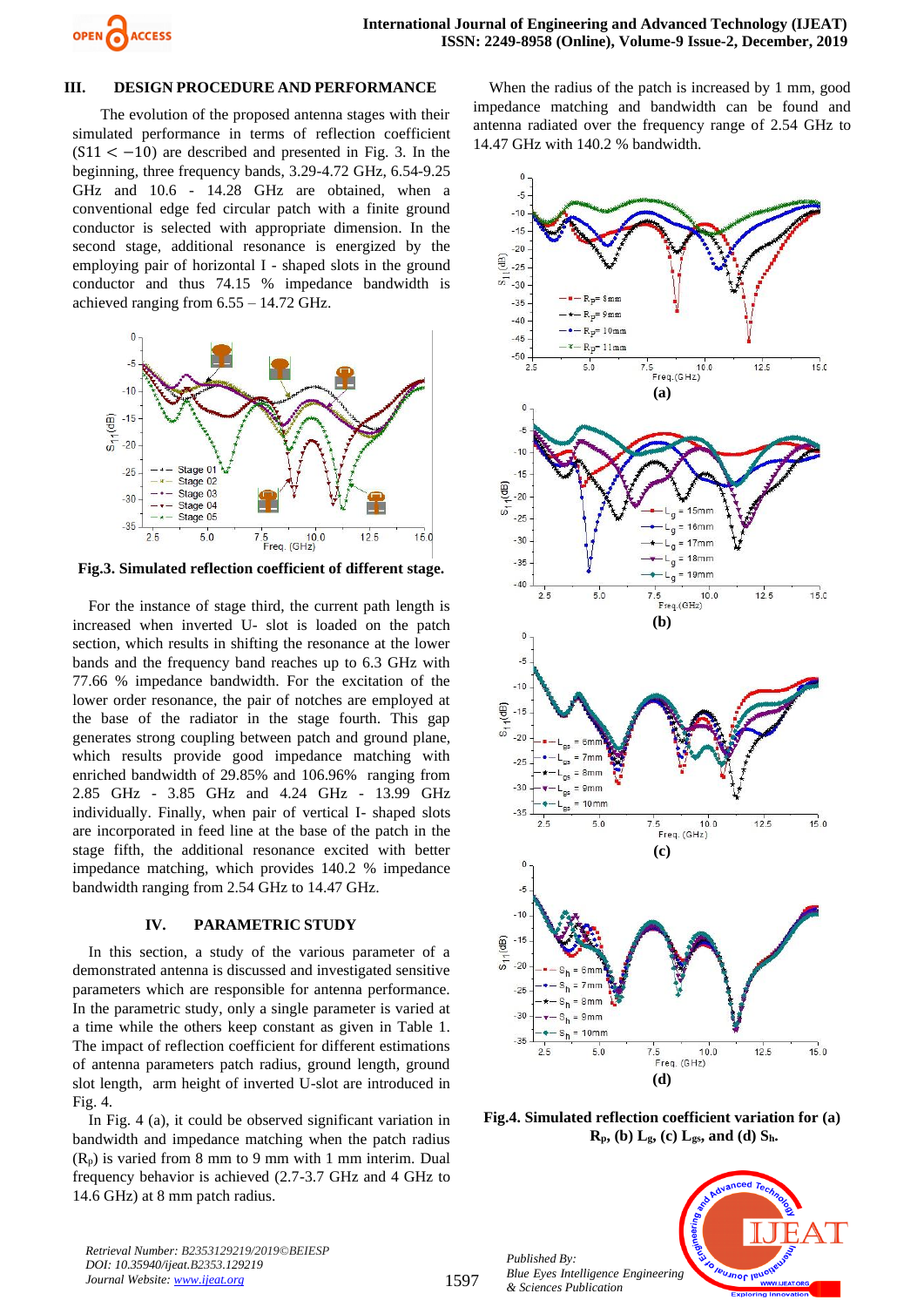Impedance matching and bandwidth are affected for further increment in patch radius.

The variation of ground length  $(L_g)$  from 15 mm to 19 mm with 1 mm interim is shown in Fig. 4 (b). We accomplish better impedance matching at 17 mm which provides improved bandwidth. Further variations in ground length degraded impedance matching and bandwidth.

The impact of ground slot length  $(L_{gs})$  deviation from 6 mm to 10 mm with an interval of 1 mm is exhibited in Fig. 4 (c). The impedance matching and bandwidth are slightly varied with slot length. The overall bandwidth achieved 11.1 GHz, 11.5 GHz, 11.93 GHz, 11.75 GHz and 11.7 GHz for the slot length at 6 mm, 7 mm, 8 mm, 9 mm and 10 mm respectively. At the optimum value of 8 mm achieved improved bandwidth.

Different frequency bands are observed for different estimation of arm height of the inverted U-slot  $(S_h)$  from 6 mm to 10 mm with 1 mm gap and depicted in Fig. 4 (d). At the height of " $S_h$ = 6 mm, 7 mm and 8 mm", antenna radiated over the frequency scope of 2.6 to 14.2 GHz, 2.6 to 14.27 GHz and 2.54 to 14.47 GHz respectively. At the height of " $S_h$ = 6 mm, 7 mm and 8 mm", antenna radiated over the frequency scope of 2.6 to 14.2 GHz, 2.6 to 14.27 GHz and 2.54 to 14.47 GHz respectively. As the height of " $S_h$ " is further increased from 8 mm to 9 mm and 9 mm to 10 mm, antenna shows dual frequency bands from 2.55 to 3.8 GHz and 4 to 14.4 GHz as well as 2.5 to 3.3 GHz and 3.6 to 14.6 GHz respectively. At the estimation of " $S_h=8$  mm" accomplished maximum bandwidth.

From figure 4, parametric variations of different extents of the offered antenna are examined and perceived, and the gap between patch  $(R_p)$  and ground length  $(L_g)$  plays a significant role for acquiring wide band features. The length of the ground plane controls the coupling between the ground and the patch. It acts as an additional impedance matching network. The gap size influences the impedance matching and selecting proper gap between radiator and ground plane, results in smooth transition from one resonant mode to another resonant mode and confirming good impedance matching over a frequency range of 2.54 GHz to 14.47 GHz.

#### **V. RESULT AND DISCUSSIONS**

The proposed antenna is fabricated on FR-4 substrate using CNC machine and measurement is carried out using Agilent Vector Network Analyzer E5071C. Fig. 5 (a) demonstrates the correlation between simulated and experimental reflection coefficient (S11) of the proposed antenna. The simulated and experimental results are slightly shifted due to fabrication tolerances and software limitations in terms of modelling and simulating over a large bandwidth from 2.54 to 14.47 GHz. Fig. 5 (b) and 5 (c) illustrate the comparison of simulated and experimental gain and radiation efficiency (%) individually of the proposed antenna.

Gain is measured by two antenna strategy by utilizing horn antenna and proposed model antenna in an anechoic chamber. The maximum experimental gain of 4.75 dB at 10.9 GHz is achieved with more than 74 % radiation efficiency for the entire operating band.



**Fig.5. Comparison of simulated and measured results of the proposed antenna for (a) S11, (b) Gain, (c) Radiation efficiency.**



**Fig.6. Proposed antenna in anechoic chamber.**

*Published By: Blue Eyes Intelligence Engineering & Sciences Publication* 



*Retrieval Number: B2353129219/2019©BEIESP DOI: 10.35940/ijeat.B2353.129219 Journal Website[: www.ijeat.org](http://www.ijeat.org/)*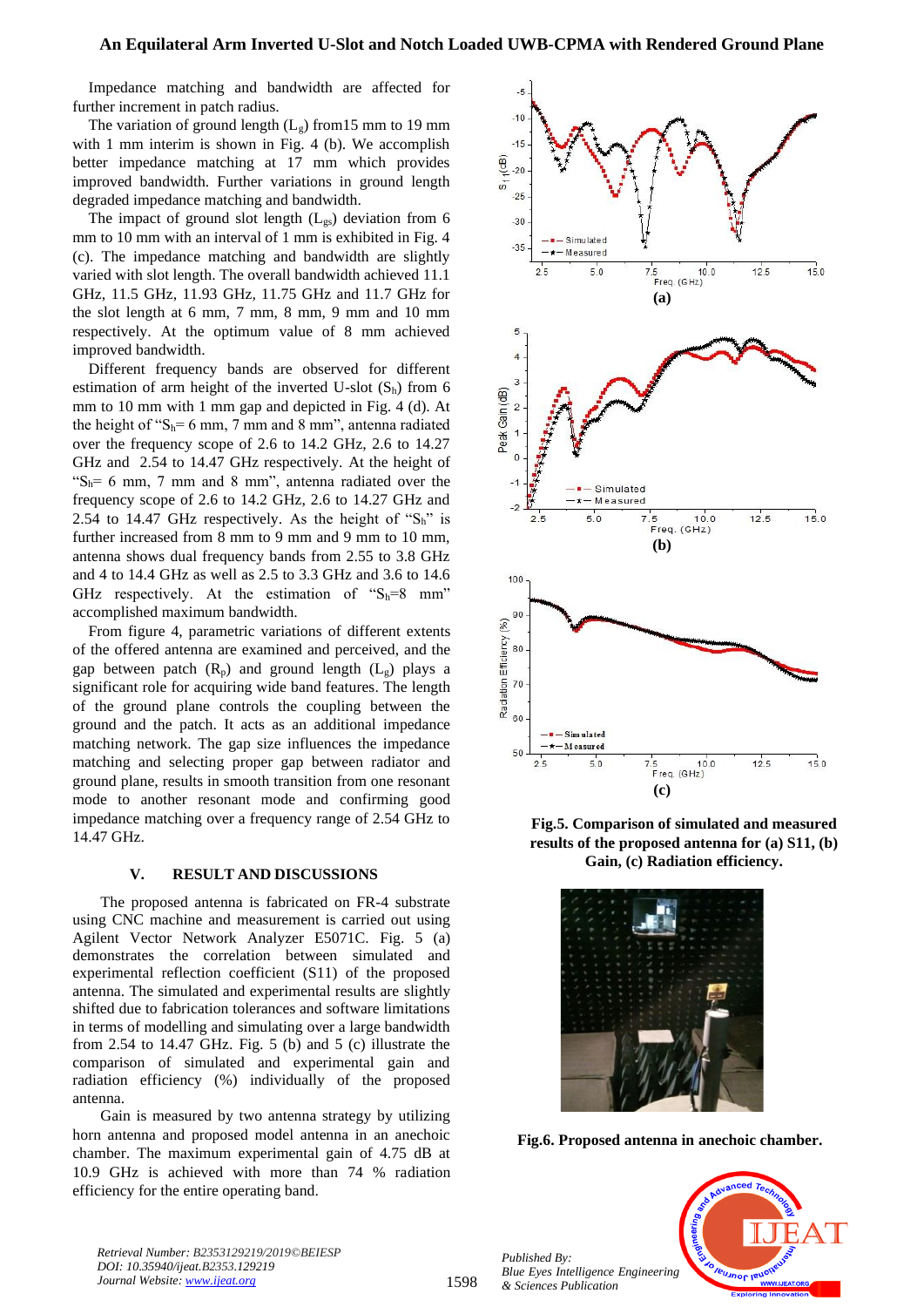

It is observed that the radiation efficiency gradually decreases from lower to higher frequencies. At higher frequencies dielectric losses increases which cause a reduction in radiation efficiency. Anechoic chamber arrangement for the proposed antenna is appeared in Figure 6.



**Fig.7. Simulated radiation pattern of proposed antenna at different resonant frequencies (a) 3.4 GHz, (b) 5.8 GHz, (c) 8.8 GHz and (d) 11.3 GHz.**

Fig. 7 (a), (b), (c) and (d) shows the simulated 2D radiation patterns of co-polarization and cross-polarization for E-plane and H-plane at resonating frequency of 3.4 GHz, 5.8 GHz, 8.8 GHz and 11.3 GHz respectively.

The maximum cross-polarization level is -56.9 dB and - 28.4 dB, -47.9 dB and -20 dB, -40 dB and -17.9 dB as well as -39 dB and -19.7 dB at 3.4 GHz, 5.8 GHz, 8.8 GHz and 11.3 GHz respectively for E-plane and H-plane. The crosspolarization values are 20-30 dB and 12-23 dB lower than the co-polarized values for E-plane and H-plane individually.

#### **VI. CONCLUSION**

An inverted U-slot loading compact circular patch with the rendered ground plane is demonstrated for UWB applications. Due to selecting appropriate locations and dimensions of notch and slots on the patch and ground plane, bandwidth of the introduced antenna is expanded. The simulated and experimental results of the presented antenna are agreeable over the operating frequency scope of 2.54 GHz to 14.47 GHz. Peak gain of 4.75 dB and peak radiation efficiency of 94% have been achieved along with stable radiation attributes for the demonstrated antenna. From an aggregate perspective on radiation patterns, the antenna acts correspondingly to the ordinary printed monopoles. All the above properties demonstrate that the proposed antenna is proficient to deal with the necessities of UWB operations.

#### **REFERENCES**

- 1. FCC First Report and Order on the Ultra-wideband Technology, Federal Communication Commission, Washington, DC, USA, April 2002.
- 2. R. S. Kshetrimayum, "An introduction to UWB communication systems," *IEEE Potentials*, vol. 28, issue 2, April 2009, pp. 9 – 13.
- 3. A. F. Molisch, "Ultra-wide-band propagation channels," *Proceedings of the IEEE*, vol. 97, issue 2, Feb. 2009, pp. 353–371.
- 4. K. P. Ray, S. S. Thakur, and S. S. Kakatkar, "Bandwidth Enhancement Techniques for Printed Rectangular Monopole Antenna," *IETE Journal of Research,* vol. 60, no. 3, July 2014, pp. 249-256.
- 5. J. A. Ansari, K. Kumari, A. Singh, and A. Mishra, "Ultra Wideband Co-planer Microstrip Patch Antenna for Wireless Applications", *Wireless Personal Communications*, vol. 69, issue 4, May 2012, pp. 1365-1378, .
- 6. A. A. L. Neyestanak, "Ultra Wideband Rose Leaf Microstrip Patch Antenna", *PIER*, vol. 86, 2008, pp. 155–168.
- 7. G. P. Pandey, B. K. Kanaujia, A. K. Gautam, and S. K. Gupta, "Ultra-Wideband L-Strip Proximity Coupled Slot Loaded Circular Microstrip Antenna for Modern Communication Systems", *Wireless Personal Communications*, vol. 70, issue 1, June 2012, pp. 139–151.
- 8. F. G. Kharakhili, M. Fardis, G. Dadashzadeh, and A. Ahmadi, "Circular Slot with a novel Circular Microstrip open ended Microstrip Feed for UWB applications", *PIER*, vol. 68, 2007, pp. 161–167.
- 9. M. Kumar, J. A. Ansari, A. K. Saroj, R. Saxena, and Devesh, "A novel microstrip fed L-shaped arm slot and notch loaded RMPA with mended ground plane for bandwidth improvement" *PIER C*, vol. 95, 2019, pp. 47–57.
- 10. J. Liang, C. C. Chiau, X. Chen, and C. G. Parini, "Study of a Printed Circular Disc Monopole Antenna for UWB Systems", *IEEE Transactions on Antennas and Propagation*, vol. 53, no. 11, Nov. 2005, pp. 3500-3504.
- 11. G. S. Rao, S. S. Kumar and R. Pillalamarri, "Printed planar circular radiating patch ultra wideband antennas", *Microsystem Technology*, vol. 21, issue 11, Oct. 2014, pp. 2321–2325.

*Published By: Blue Eyes Intelligence Engineering & Sciences Publication* 



*Retrieval Number: B2353129219/2019©BEIESP DOI: 10.35940/ijeat.B2353.129219 Journal Website[: www.ijeat.org](http://www.ijeat.org/)*